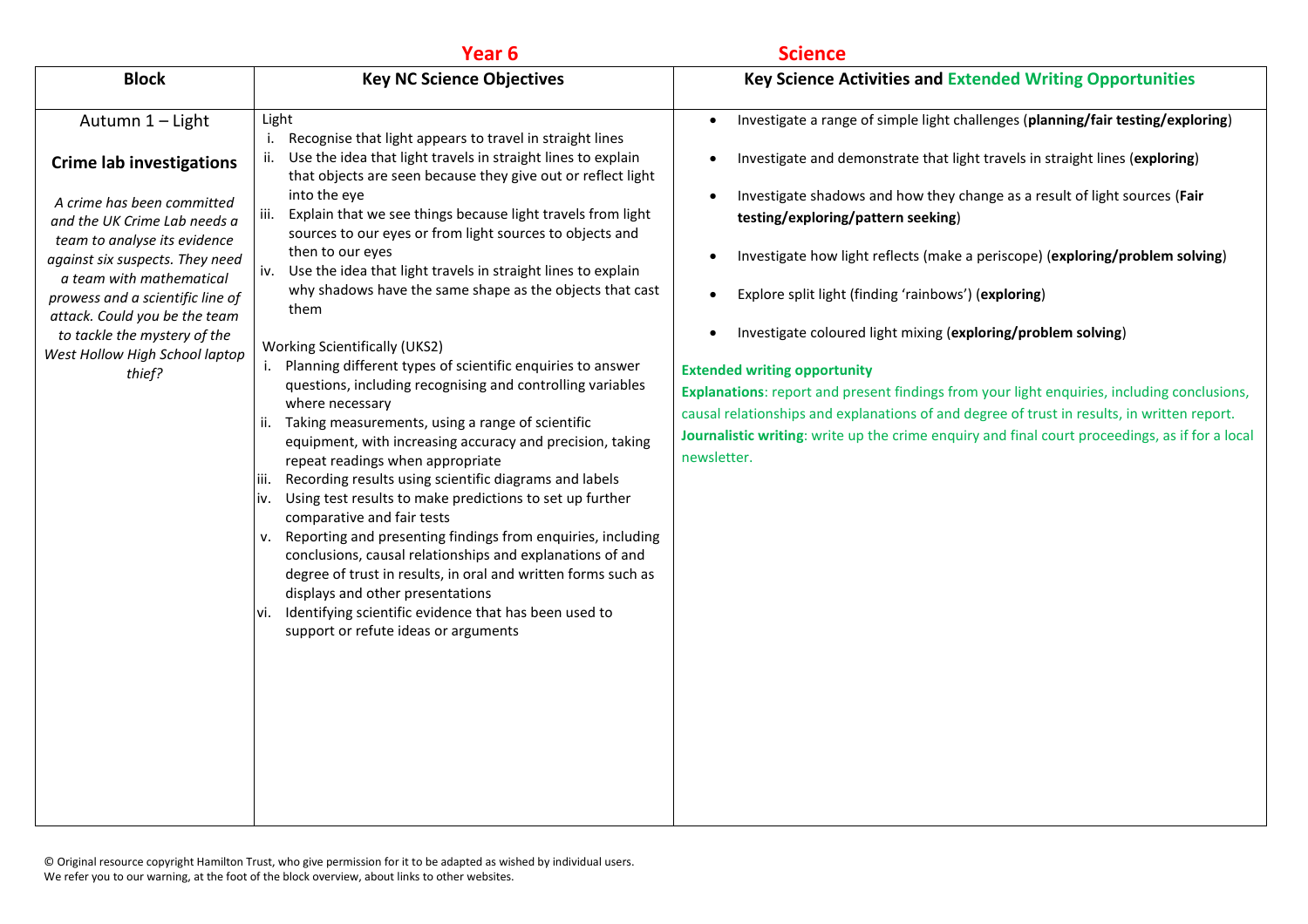|                                                                                                                                                                                                                                                                              | Year <sub>6</sub>                                                                                                                                                                                                                                                                                                                                                                                                                                                                                                                                                                                                                                                                                                                                                                                                                                                                                                                                                                                                                                                                                                                                                                                                                                                                              | <b>Science</b>                                                                                                                                                                                                                                                                                                                                                                                                                                                                                                                                                                                                                                                                                                                                                                                                                                                                                                                                                      |
|------------------------------------------------------------------------------------------------------------------------------------------------------------------------------------------------------------------------------------------------------------------------------|------------------------------------------------------------------------------------------------------------------------------------------------------------------------------------------------------------------------------------------------------------------------------------------------------------------------------------------------------------------------------------------------------------------------------------------------------------------------------------------------------------------------------------------------------------------------------------------------------------------------------------------------------------------------------------------------------------------------------------------------------------------------------------------------------------------------------------------------------------------------------------------------------------------------------------------------------------------------------------------------------------------------------------------------------------------------------------------------------------------------------------------------------------------------------------------------------------------------------------------------------------------------------------------------|---------------------------------------------------------------------------------------------------------------------------------------------------------------------------------------------------------------------------------------------------------------------------------------------------------------------------------------------------------------------------------------------------------------------------------------------------------------------------------------------------------------------------------------------------------------------------------------------------------------------------------------------------------------------------------------------------------------------------------------------------------------------------------------------------------------------------------------------------------------------------------------------------------------------------------------------------------------------|
| <b>Block</b>                                                                                                                                                                                                                                                                 | <b>Key NC Science Objectives</b>                                                                                                                                                                                                                                                                                                                                                                                                                                                                                                                                                                                                                                                                                                                                                                                                                                                                                                                                                                                                                                                                                                                                                                                                                                                               | <b>Key Science Activities and Extended Writing Opportunities</b>                                                                                                                                                                                                                                                                                                                                                                                                                                                                                                                                                                                                                                                                                                                                                                                                                                                                                                    |
| Autumn 2 - Electricity<br><b>Electric celebrations</b><br>Dare you enter the Dragons'<br>Den and market your very own<br>inventive festive lights<br>decoration? Use motors,<br>switches, bulbs and buzzers to<br>make your product the stand-<br>out choice of the dragons. | Electricity<br>Associate the brightness of a lamp or the volume of a<br>i.<br>buzzer with the number and voltage of cells used in the<br>circuit<br>ii.<br>Compare and give reasons for variations in how<br>components function, including the brightness of bulbs,<br>the loudness of buzzers and the on/off position of switches<br>Use recognised symbols when representing a simple circuit<br>iii.<br>in a diagram<br><b>Working Scientifically (UKS2)</b><br>Planning different types of scientific enquiries to answer<br>i.<br>questions, including recognising and controlling variables<br>where necessary<br>Taking measurements, using a range of scientific<br>ii.<br>equipment, with increasing accuracy and precision, taking<br>repeat readings when appropriate<br>Recording results using scientific diagrams and labels<br>liii.<br>iv. Using test results to make predictions to set up further<br>comparative and fair tests<br>v. Reporting and presenting findings from enquiries, including<br>conclusions, causal relationships and explanations of and<br>degree of trust in results, in oral and written forms such as<br>displays and other presentations<br>Identifying scientific evidence that has been used to<br>Vİ.<br>support or refute ideas or arguments | Investigate a range of simple electric circuit challenges (planning/fair<br>testing/exploring)<br>Investigate the effects of voltage and number of components on a working circuit<br>(exploring/fair testing/pattern seeking)<br>Explore resistance through the use of various components (exploring)<br>$\bullet$<br>Draw circuit diagrams (analysing secondary sources)<br>$\bullet$<br>Design and make a dimmer switch (problem solving/exploring)<br>Design and create a light decoration circuit (exploring/problem solving)<br>$\bullet$<br><b>Extended writing opportunity</b><br>Explanation: Carry out a series of enquiries that explore the effects of voltage on electrical<br>circuit components and write up your findings, causal relationships and explanations in a<br>written report.<br>Persuasive writing: Write up the research and development of your festive lights<br>decoration in order to persuade the Dragons that yours is the best. |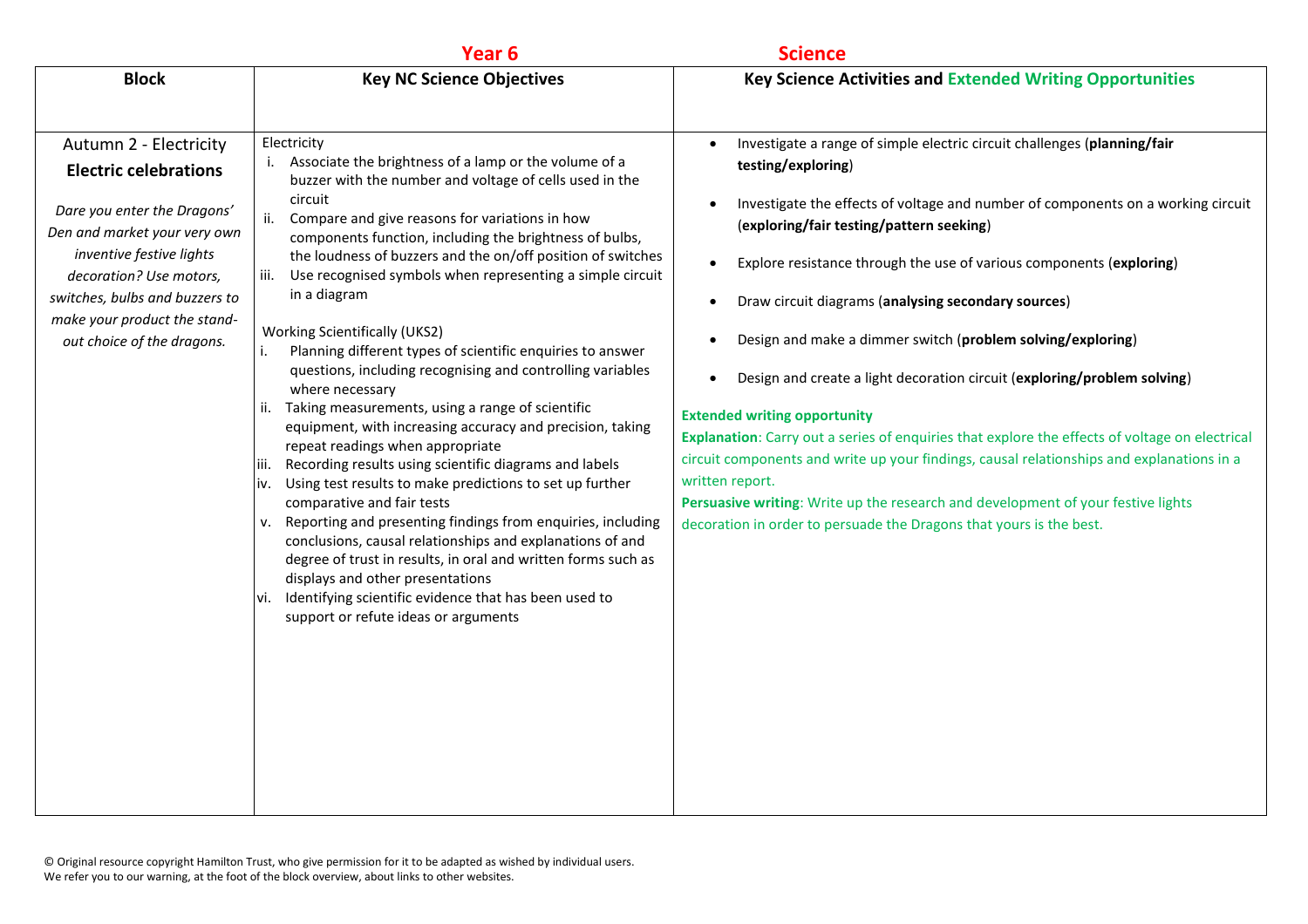|                                                                                                                                                                                                                                                                                                                                                                                                                                                                                                                                                                                                                                                                                                        | Year <sub>6</sub>                                                                                                                                                                                                                                                                                                                                                                                                                                                                                                                                                                                                                                                                                                                                                                                                                                                                                                                                                                                                                                                                                                                                                                                                                                                                                                 | <b>Science</b>                                                                                                                                                                                                                                                                                                                                                                                                                                                                                                                                                                                                                                                                                                                                                                                                                                                                                                  |
|--------------------------------------------------------------------------------------------------------------------------------------------------------------------------------------------------------------------------------------------------------------------------------------------------------------------------------------------------------------------------------------------------------------------------------------------------------------------------------------------------------------------------------------------------------------------------------------------------------------------------------------------------------------------------------------------------------|-------------------------------------------------------------------------------------------------------------------------------------------------------------------------------------------------------------------------------------------------------------------------------------------------------------------------------------------------------------------------------------------------------------------------------------------------------------------------------------------------------------------------------------------------------------------------------------------------------------------------------------------------------------------------------------------------------------------------------------------------------------------------------------------------------------------------------------------------------------------------------------------------------------------------------------------------------------------------------------------------------------------------------------------------------------------------------------------------------------------------------------------------------------------------------------------------------------------------------------------------------------------------------------------------------------------|-----------------------------------------------------------------------------------------------------------------------------------------------------------------------------------------------------------------------------------------------------------------------------------------------------------------------------------------------------------------------------------------------------------------------------------------------------------------------------------------------------------------------------------------------------------------------------------------------------------------------------------------------------------------------------------------------------------------------------------------------------------------------------------------------------------------------------------------------------------------------------------------------------------------|
| <b>Block</b>                                                                                                                                                                                                                                                                                                                                                                                                                                                                                                                                                                                                                                                                                           | <b>Key NC Science Objectives</b>                                                                                                                                                                                                                                                                                                                                                                                                                                                                                                                                                                                                                                                                                                                                                                                                                                                                                                                                                                                                                                                                                                                                                                                                                                                                                  | <b>Key Science Activities and Extended Writing Opportunities</b>                                                                                                                                                                                                                                                                                                                                                                                                                                                                                                                                                                                                                                                                                                                                                                                                                                                |
| Spring 1 - Living Things<br>and their Habitats<br><b>Classification</b><br><b>Connoisseurs</b><br>Take part in classification<br>training, gaining credits along<br>the way to gain your<br><b>Classification Connoisseur</b><br>qualification. Discover<br>Linnaeus' classic classification<br>system and identify a range of<br>living things right on your back<br>door as well as exploring<br>creatures further afield. Your<br>training culminates in the<br>design of your own new<br>creatures that fit within<br>Linnaeus' system. Develop your<br>drawing skills along the way to<br>create detailed scientific<br>illustrations and gain extra<br>credits towards a distinction<br>grading. | Living Things and their Habitats<br>i. Describe how living things are classified into broad groups<br>according to common observable characteristics and based<br>on similarities and differences, including microorganisms,<br>plants and animals<br>Give reasons for classifying plants and animals based on<br>specific characteristics<br>Working scientifically<br>Planning different types of scientific enquiries to answer<br>i.<br>questions, including recognising and controlling variables<br>where necessary<br>Taking measurements, using a range of scientific<br>ii.<br>equipment, with increasing accuracy and precision, taking<br>repeat readings when appropriate<br>iii.<br>Recording data and results of increasing complexity using<br>scientific diagrams and labels, classification keys, tables,<br>scatter graphs, bar and line graphs<br>Using test results to make predictions to set up further<br>iv.<br>comparative and fair tests<br>Reporting and presenting findings from enquiries,<br>v.<br>including conclusions, causal relationships and<br>explanations of and degree of trust in results, in oral and<br>written forms such as displays and other presentations<br>Identifying scientific evidence that has been used to<br>vi.<br>support or refute ideas or arguments | Make a classification system for sweets (sorting and classifying) Group animals,<br>microorganisms and plants and identify 'odd ones out' (sorting and classifying)<br>Observe, record and classify local area living things (exploring/sorting and<br>classifying)<br>Classify unusual creatures and plants (sorting and classifying)<br>Design a 'new' creature that fits within a specific classification (sorting and<br>classifying) Debate reasons for classifying living things as we do (sorting and<br>classifying)<br><b>Extended writing opportunities</b><br>Chronological report or persuasive writing: Write a chronological report about the life and<br>work of Carl Linnaeus or a persuasive piece of writing arguing why he is one of the greatest<br>scientists.<br>Non-chronological report: Research some unusual living things and write up all findings in<br>the form of a 'fact file'. |
|                                                                                                                                                                                                                                                                                                                                                                                                                                                                                                                                                                                                                                                                                                        |                                                                                                                                                                                                                                                                                                                                                                                                                                                                                                                                                                                                                                                                                                                                                                                                                                                                                                                                                                                                                                                                                                                                                                                                                                                                                                                   |                                                                                                                                                                                                                                                                                                                                                                                                                                                                                                                                                                                                                                                                                                                                                                                                                                                                                                                 |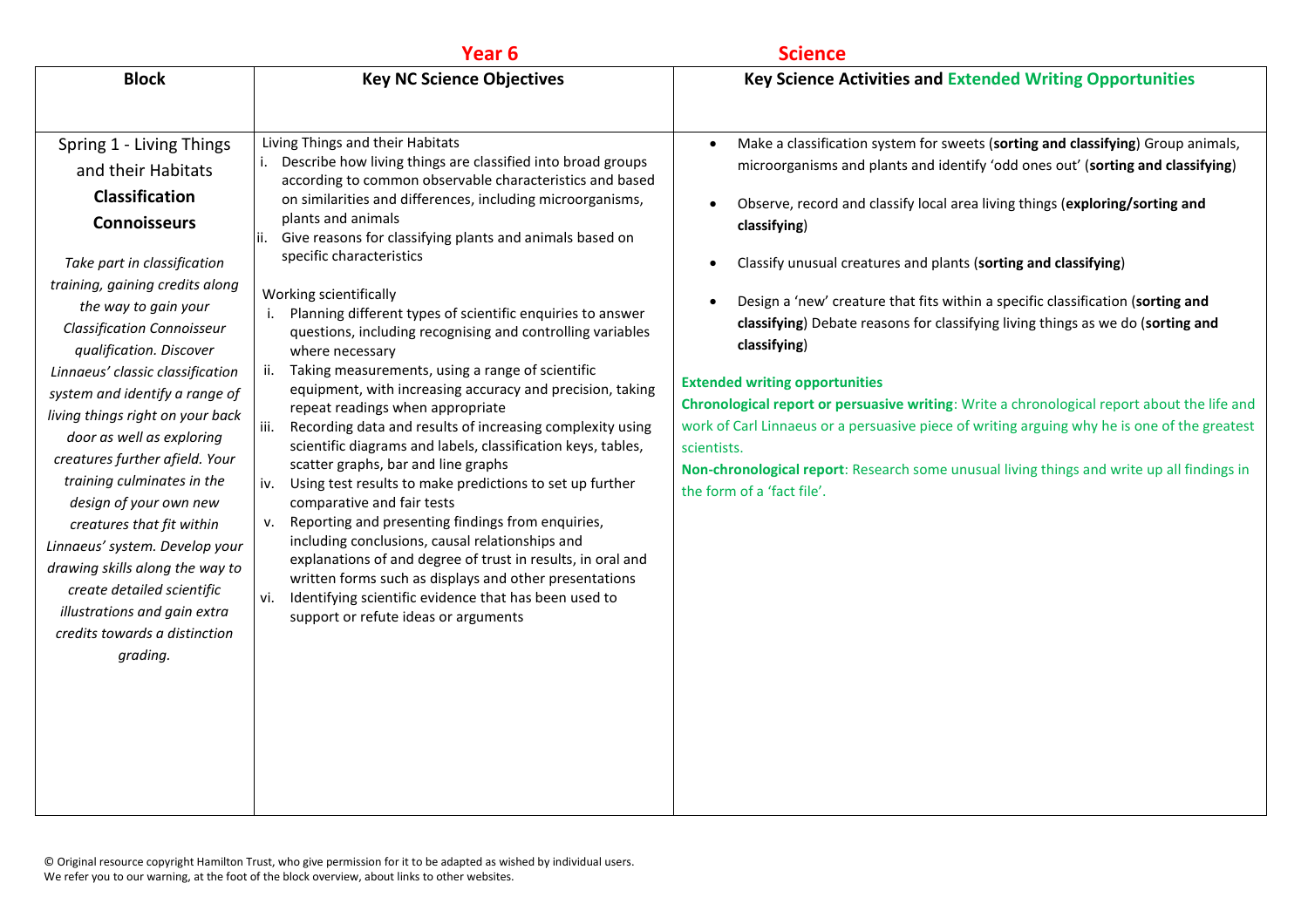|                                                                                                                                                                                                                                                                                                                                                                                | Year <sub>6</sub>                                                                                                                                                                                                                                                                                                                                                                                                                                                                                                                                                                                                                                                                                                                                                                                                                                                                                                                                                                                                                                                                                                                                                                                                                                                                                                                                                                                                                                                                | <b>Science</b>                                                                                                                                                                                                                                                                                                                                                                                                                                                                                                                                                                                                                                                                                                                                                                                                                                                                      |
|--------------------------------------------------------------------------------------------------------------------------------------------------------------------------------------------------------------------------------------------------------------------------------------------------------------------------------------------------------------------------------|----------------------------------------------------------------------------------------------------------------------------------------------------------------------------------------------------------------------------------------------------------------------------------------------------------------------------------------------------------------------------------------------------------------------------------------------------------------------------------------------------------------------------------------------------------------------------------------------------------------------------------------------------------------------------------------------------------------------------------------------------------------------------------------------------------------------------------------------------------------------------------------------------------------------------------------------------------------------------------------------------------------------------------------------------------------------------------------------------------------------------------------------------------------------------------------------------------------------------------------------------------------------------------------------------------------------------------------------------------------------------------------------------------------------------------------------------------------------------------|-------------------------------------------------------------------------------------------------------------------------------------------------------------------------------------------------------------------------------------------------------------------------------------------------------------------------------------------------------------------------------------------------------------------------------------------------------------------------------------------------------------------------------------------------------------------------------------------------------------------------------------------------------------------------------------------------------------------------------------------------------------------------------------------------------------------------------------------------------------------------------------|
| <b>Block</b>                                                                                                                                                                                                                                                                                                                                                                   | <b>Key NC Science Objectives</b>                                                                                                                                                                                                                                                                                                                                                                                                                                                                                                                                                                                                                                                                                                                                                                                                                                                                                                                                                                                                                                                                                                                                                                                                                                                                                                                                                                                                                                                 | <b>Key Science Activities and Extended Writing Opportunities</b>                                                                                                                                                                                                                                                                                                                                                                                                                                                                                                                                                                                                                                                                                                                                                                                                                    |
| Spring 2 - Evolution and<br>Inheritance<br><b>Game of Survival</b><br>Can you succeed in the Game of<br>Survival? Take part in a series<br>of challenges and see if you can<br>accrue enough points to make<br>it onto the Game of Survival<br>leaders' board. You will need to<br>have your evolutionary wits<br>about you and a keen eye for<br>the survival of the fittest. | Evolution and Inheritance<br>Recognise that living things have changed over time and<br>i.<br>that fossils provide information about living things that<br>inhabited the Earth millions of years ago<br>Recognise that living things produce offspring of the same<br>ii.<br>kind, but normally offspring vary and are not identical to<br>their parents<br>Identify how animals and plants are adapted to suit their<br>iii.<br>environment in different ways and that adaptation may<br>lead to evolution<br>Working scientifically<br>Planning different types of scientific enquiries to answer<br>questions, including recognising and controlling variables<br>where necessary<br>Taking measurements, using a range of scientific<br>ii.<br>equipment, with increasing accuracy and precision, taking<br>repeat readings when appropriate<br>Recording data and results of increasing complexity using<br>iii<br>scientific diagrams and labels, classification keys, tables,<br>scatter graphs, bar and line graphs<br>iv Using test results to make predictions to set up further<br>comparative and fair tests<br>Reporting and presenting findings from enquiries,<br>$\mathsf{v}$<br>including conclusions, causal relationships and<br>explanations of and degree of trust in results, in oral and<br>written forms such as displays and other presentations<br>Identifying scientific evidence that has been used to<br>Vİ<br>support or refute ideas or arguments | Identify things that are inherited and things that are learned (exploring/analysing<br>$\bullet$<br>secondary sources)<br>Explore variation through dog breeds (exploring)<br>$\bullet$<br>Identify features that support survival in a given environment (pattern<br>seeking/exploring)<br>Meet Darwin, Anning and Wallace and explore the role of fossils in scientific<br>understanding of evolution (analysing secondary sources)<br>Use the principles of biscuit evolution to animal and plant evolution<br>(exploring/analysing secondary sources/pattern seeking)<br><b>Extended writing opportunity</b><br>Argument and debate: write up your new animal or plant explaining all adaptations to an<br>extreme climate and why it would be the most valuable addition to the world.<br>Fiction: Explain through story writing how certain features of animals have evolved. |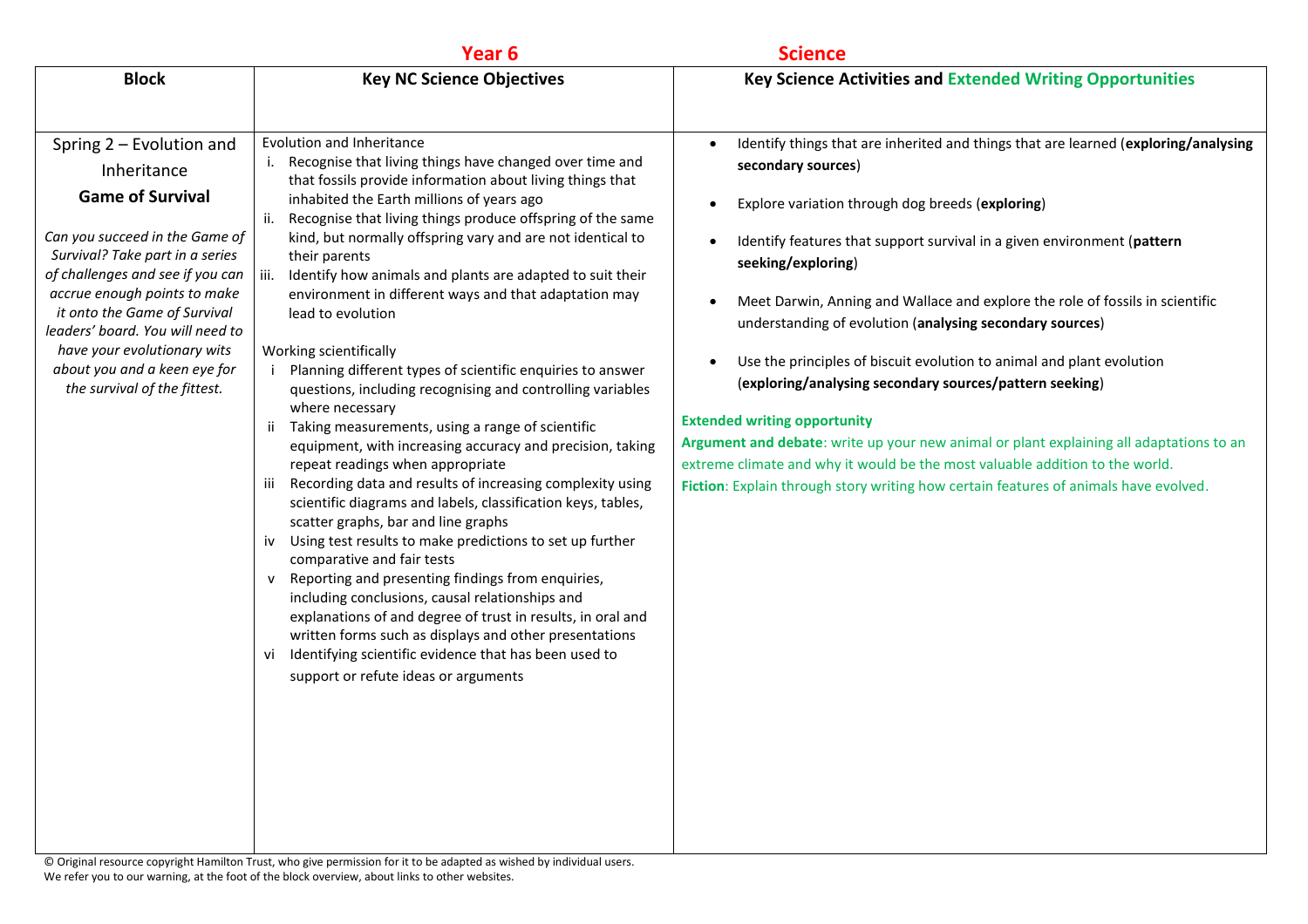# **Year 6 Science**

| Animals (including humans)<br>Summer 1 - Animals<br>$\bullet$<br>Identify and name the main parts of the human circulatory<br>including humans<br>system, and describe the functions of the heart, blood<br>vessels and blood<br>$\bullet$<br>The Art of being Human<br>ii) Recognise the impact of diet, exercise, drugs and lifestyle<br>on the way their bodies function<br>$\bullet$<br>The link between the arts and<br>iii) Describe the ways in which nutrients and water are<br>science has always been a<br>transported within animals, including humans<br>complex one, but you are going<br>to create an exhibition of<br>Working scientifically<br>artwork that not only reflects<br>Planning different types of scientific enquiries to answer<br>secondary sources)<br>the beautiful complexity of the<br>questions, including recognising and controlling variables<br>human body but also acts as an<br>where necessary<br>$\bullet$<br>accurate and informative<br>ii Taking measurements, using a range of scientific<br>presentation of the complex<br>equipment, with increasing accuracy and precision, taking<br><b>Extended writing opportunity</b><br>systems that help make us<br>repeat readings when appropriate<br>human. You will need to exhibit<br>iii Recording data and results of increasing complexity using<br>your art for others to see and<br>scientific diagrams and labels, classification keys, tables,<br>learn from.<br>scatter graphs, bar and line graphs<br>human body.<br>iv Using test results to make predictions to set up further<br>comparative and fair tests<br>v Reporting and presenting findings from enquiries,<br>including conclusions, causal relationships and<br>explanations of and degree of trust in results, in oral and<br>written forms such as displays and other presentations<br>vi Identifying scientific evidence that has been used to<br>support or refute ideas or arguments | Heart rates and physical exertion - a dramatic representation (observing over<br>time/fair testing/exploring/pattern seeking)<br>Circulatory system sculptures (analysing secondary sources/pattern seeking)<br>Heartbeat sound installation (fair testing/exploring/pattern seeking)<br>Understanding the human body through history (analysing secondary sources)<br>Documentary on diet, exercise, drugs and lifestyle (fair testing, analysing<br>Plotting the journey of water and food (exploring/analysing secondary sources)<br>Information/explanation text: create an information leaflet, for a doctor's surgery,<br>explaining the composition of blood and the role it has to play in the human body.<br>Information text: create a booklet that describes the impact of drugs and alcohol on the<br>Descriptive writing: collect words to describe the impact on their bodies of physical<br>exertion and use these to write a short passage describing how you might feel if being<br>chased / trying to win an important race / preparing to go on stage. |
|------------------------------------------------------------------------------------------------------------------------------------------------------------------------------------------------------------------------------------------------------------------------------------------------------------------------------------------------------------------------------------------------------------------------------------------------------------------------------------------------------------------------------------------------------------------------------------------------------------------------------------------------------------------------------------------------------------------------------------------------------------------------------------------------------------------------------------------------------------------------------------------------------------------------------------------------------------------------------------------------------------------------------------------------------------------------------------------------------------------------------------------------------------------------------------------------------------------------------------------------------------------------------------------------------------------------------------------------------------------------------------------------------------------------------------------------------------------------------------------------------------------------------------------------------------------------------------------------------------------------------------------------------------------------------------------------------------------------------------------------------------------------------------------------------------------------------------------------------------------------------------------------------------------------------------------------------------|---------------------------------------------------------------------------------------------------------------------------------------------------------------------------------------------------------------------------------------------------------------------------------------------------------------------------------------------------------------------------------------------------------------------------------------------------------------------------------------------------------------------------------------------------------------------------------------------------------------------------------------------------------------------------------------------------------------------------------------------------------------------------------------------------------------------------------------------------------------------------------------------------------------------------------------------------------------------------------------------------------------------------------------------------------------------------|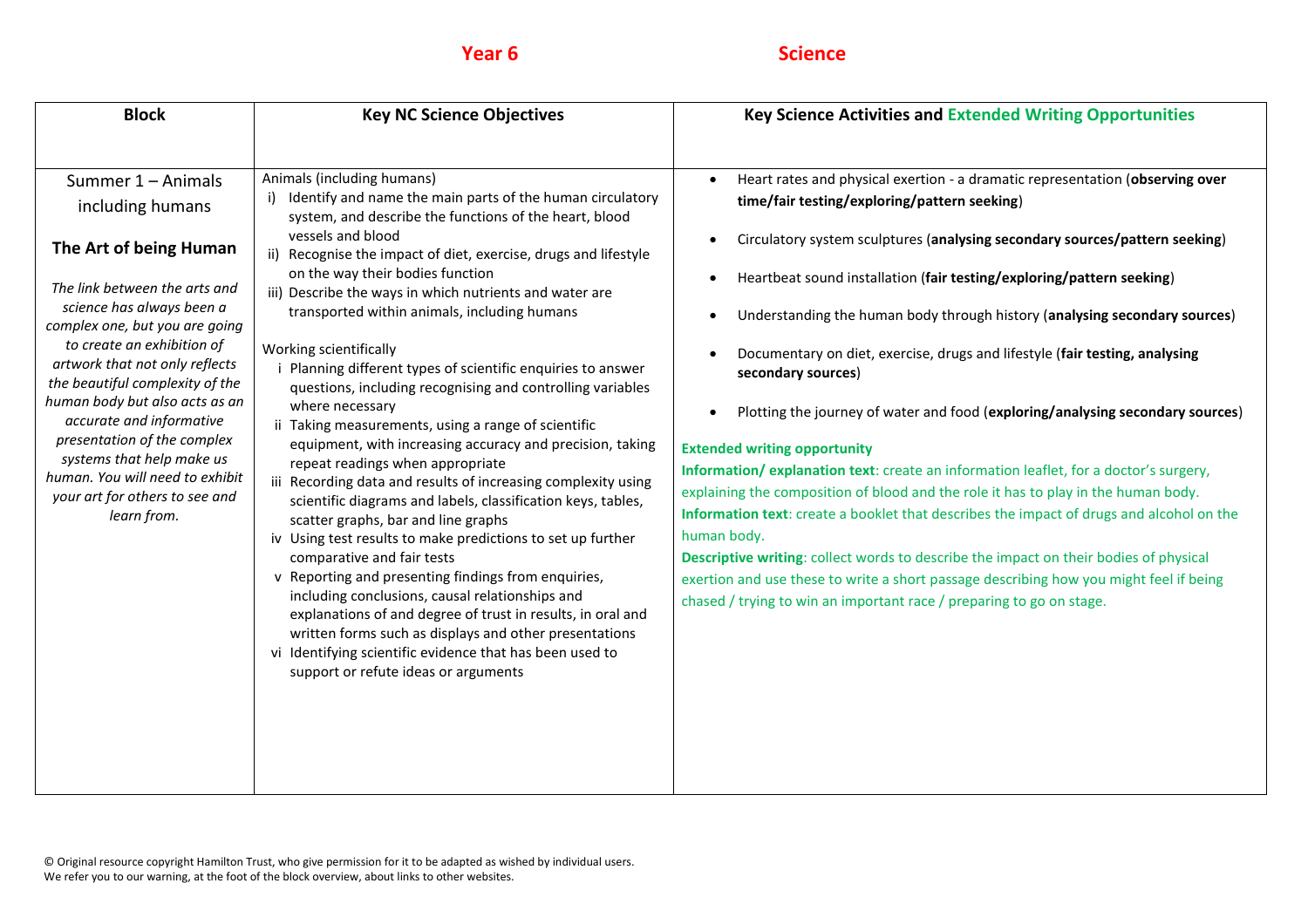# **Year 6 Science**

| <b>Block</b>                                                             | <b>Key NC Science Objectives</b>                                                                                                                                                                                                                                                                                                                                                                                                                                                                                                                                                                                                                                                                                                                                                                                                                                                                                                                                                                                                                                                                                                                                                                                                                                                                                                                                                                                                                                                                                                                                                                                                                                                                                                                                                                                                                                                                                                                                                                                                                                                                                                                                                                                                                                                                                                                                                                                                                                                              | <b>Key Science Activities and Extended</b>                                                                                                                                                                                                                                                                                                                                                                                                                                                                                                                                                                                                                                                                                                                                                                                                                                                                                                                                                                                                                                                                                                                                                                                                                      |
|--------------------------------------------------------------------------|-----------------------------------------------------------------------------------------------------------------------------------------------------------------------------------------------------------------------------------------------------------------------------------------------------------------------------------------------------------------------------------------------------------------------------------------------------------------------------------------------------------------------------------------------------------------------------------------------------------------------------------------------------------------------------------------------------------------------------------------------------------------------------------------------------------------------------------------------------------------------------------------------------------------------------------------------------------------------------------------------------------------------------------------------------------------------------------------------------------------------------------------------------------------------------------------------------------------------------------------------------------------------------------------------------------------------------------------------------------------------------------------------------------------------------------------------------------------------------------------------------------------------------------------------------------------------------------------------------------------------------------------------------------------------------------------------------------------------------------------------------------------------------------------------------------------------------------------------------------------------------------------------------------------------------------------------------------------------------------------------------------------------------------------------------------------------------------------------------------------------------------------------------------------------------------------------------------------------------------------------------------------------------------------------------------------------------------------------------------------------------------------------------------------------------------------------------------------------------------------------|-----------------------------------------------------------------------------------------------------------------------------------------------------------------------------------------------------------------------------------------------------------------------------------------------------------------------------------------------------------------------------------------------------------------------------------------------------------------------------------------------------------------------------------------------------------------------------------------------------------------------------------------------------------------------------------------------------------------------------------------------------------------------------------------------------------------------------------------------------------------------------------------------------------------------------------------------------------------------------------------------------------------------------------------------------------------------------------------------------------------------------------------------------------------------------------------------------------------------------------------------------------------|
|                                                                          |                                                                                                                                                                                                                                                                                                                                                                                                                                                                                                                                                                                                                                                                                                                                                                                                                                                                                                                                                                                                                                                                                                                                                                                                                                                                                                                                                                                                                                                                                                                                                                                                                                                                                                                                                                                                                                                                                                                                                                                                                                                                                                                                                                                                                                                                                                                                                                                                                                                                                               | <b>Writing Opportunities</b>                                                                                                                                                                                                                                                                                                                                                                                                                                                                                                                                                                                                                                                                                                                                                                                                                                                                                                                                                                                                                                                                                                                                                                                                                                    |
| Summer 2 Second-look<br>Science-<br>The Science of Sport [6<br>sessions] | <b>Living Things and their Habitats</b><br>i. describe how living things are classified into broad groups according to common observable<br>characteristics and based on similarities and differences, including microorganisms, plants and animals<br><b>Properties of Materials</b><br>i. compare and group together everyday materials on the basis of their properties<br>ii. give reasons, based on evidence from comparative and fair tests, for the particular uses of everyday<br>materials, including metals, wood and plastic<br><b>Forces</b><br>i. explain that unsupported objects fall towards the Earth because of the force of gravity acting<br>between the Earth and the falling object<br>ii. Identify the effects of air resistance, water resistance and friction, that act between moving surfaces<br>iii. recognise that some mechanisms, including levers, pulleys and gears, allow a smaller force to have a<br>greater effect<br><b>Animals including Humans</b><br>i. recognise the impact of diet, exercise, drugs and lifestyle on the way their bodies function<br>ii. recognise that living things produce offspring of the same kind, but normally offspring vary and are<br>not identical to their parents<br>Electricity<br>i. associate the brightness of a lamp or the volume of a buzzer with the number and voltage of cells<br>used in the circuit<br>ii. compare and give reasons for variations in how components function, including the brightness of<br>bulbs, the loudness of buzzers and the on/off position of switches<br>iii. use recognised symbols when representing a simple circuit in a diagram<br><b>Working scientifically</b><br>i. planning different types of scientific enquiries to answer questions, including recognising and<br>controlling variables where necessary<br>ii. taking measurements, using a range of scientific equipment, with increasing accuracy and precision,<br>taking repeat readings when appropriate<br>iii. recording data and results of increasing complexity using scientific diagrams and labels, classification<br>keys, tables, scatter graphs, bar and line graphs<br>iv. using test results to make predictions to set up further comparative and fair tests<br>v. reporting and presenting findings from enquiries, including conclusions, causal relationships and<br>explanations of and degree of trust in results, in oral and written forms such as displays and other<br>presentations | Identify characteristics of grass and create<br>their own classification key for given grasses<br>(classification)<br>Identify and compare the properties of sports<br>top materials (fair testing/exploring/pattern<br>seeking)<br>Identify the forces that can impact on a sports<br>game and suggest how friction, air resistance<br>and gravity can be exploited in sports (fair<br>testing/exploring/pattern seeking)<br>Investigate the impact of exercise on the<br>human body and the impact of nutrition on<br>sports performance (fair<br>testing/exploring/pattern seeking)<br>Identify the influence of inheritance and<br>environmental factors on sports performance<br>(analysing secondary sources)<br>Design and create circuits to ensure floodlights<br>in a stadium are bright enough (fair<br>testing/exploring/pattern seeking)<br><b>Extended writing opportunity</b><br>Persuasive writing: Complete research or<br>investigations into the materials used for various<br>sports balls or bats/rackets and clubs and write a<br>sports company advertising leaflet extolling the<br>virtues of the new equipment.<br><b>Information text:</b> Create a sports information<br>leaflet about the factors that impact on sports<br>talent. |
|                                                                          | vi. identifying scientific evidence that has been used to support or refute ideas or arguments                                                                                                                                                                                                                                                                                                                                                                                                                                                                                                                                                                                                                                                                                                                                                                                                                                                                                                                                                                                                                                                                                                                                                                                                                                                                                                                                                                                                                                                                                                                                                                                                                                                                                                                                                                                                                                                                                                                                                                                                                                                                                                                                                                                                                                                                                                                                                                                                |                                                                                                                                                                                                                                                                                                                                                                                                                                                                                                                                                                                                                                                                                                                                                                                                                                                                                                                                                                                                                                                                                                                                                                                                                                                                 |